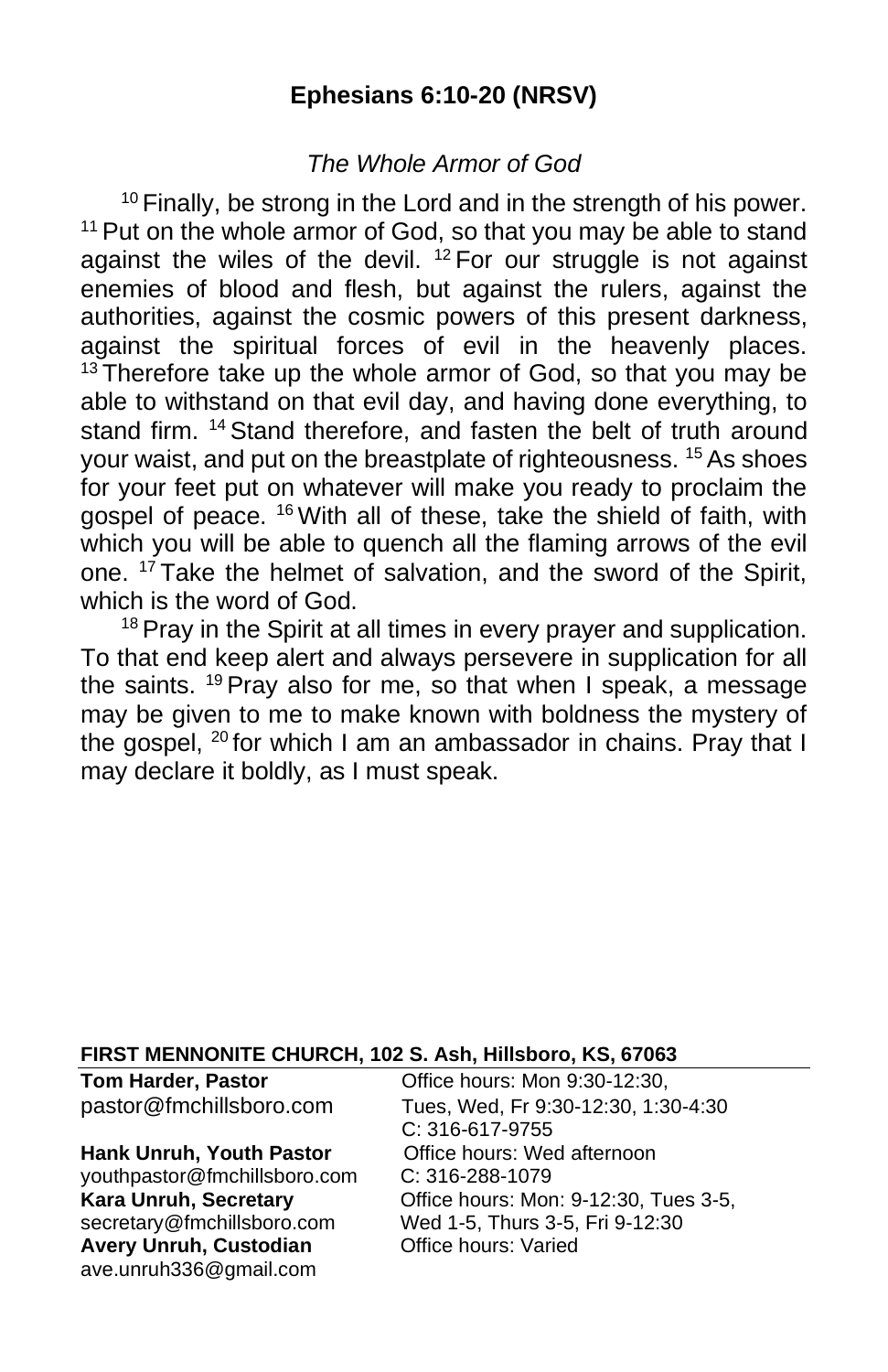

# **FIRST MENNONITE** CHURCH

 In Christ – Making Disciples through Loving Relationships.

Worship 10:30 a.m.

### **Sunday August 22, 2021 The Whole, Holy Armor of God**

#### **GATHERING**

|                           | Jenny Epp      |
|---------------------------|----------------|
| Welcome and Announcements |                |
|                           | Jenny Epp      |
| VT 853, 855, 864          | Deryll Amstutz |
| 862, 859, 858, 857        |                |
|                           |                |
|                           |                |

\*Hymns of Gathering 2, 4, 49

Time for Children **Deryll** Amstutz

10, 27, 30, 34, 38

### **SHARING**

Sharing and Prayer **Pastor Tom** Hymn 57, 60

#### **LISTENING**

The Second Lesson Ephesians 6:10-20 Sermon The Whole, Holy Armor of God Pastor Tom Or "Riding for the Lord (Armor Provided)"

#### **RESPONDING**

| Hymn    | 549                           |        |
|---------|-------------------------------|--------|
| Sending | The Lord Your God Is with You | VT 173 |
|         |                               | VT 900 |

Postlude

*A WARM WELCOME TO ALL who are gathered to worship, wherever you are, and whenever you watch this service!*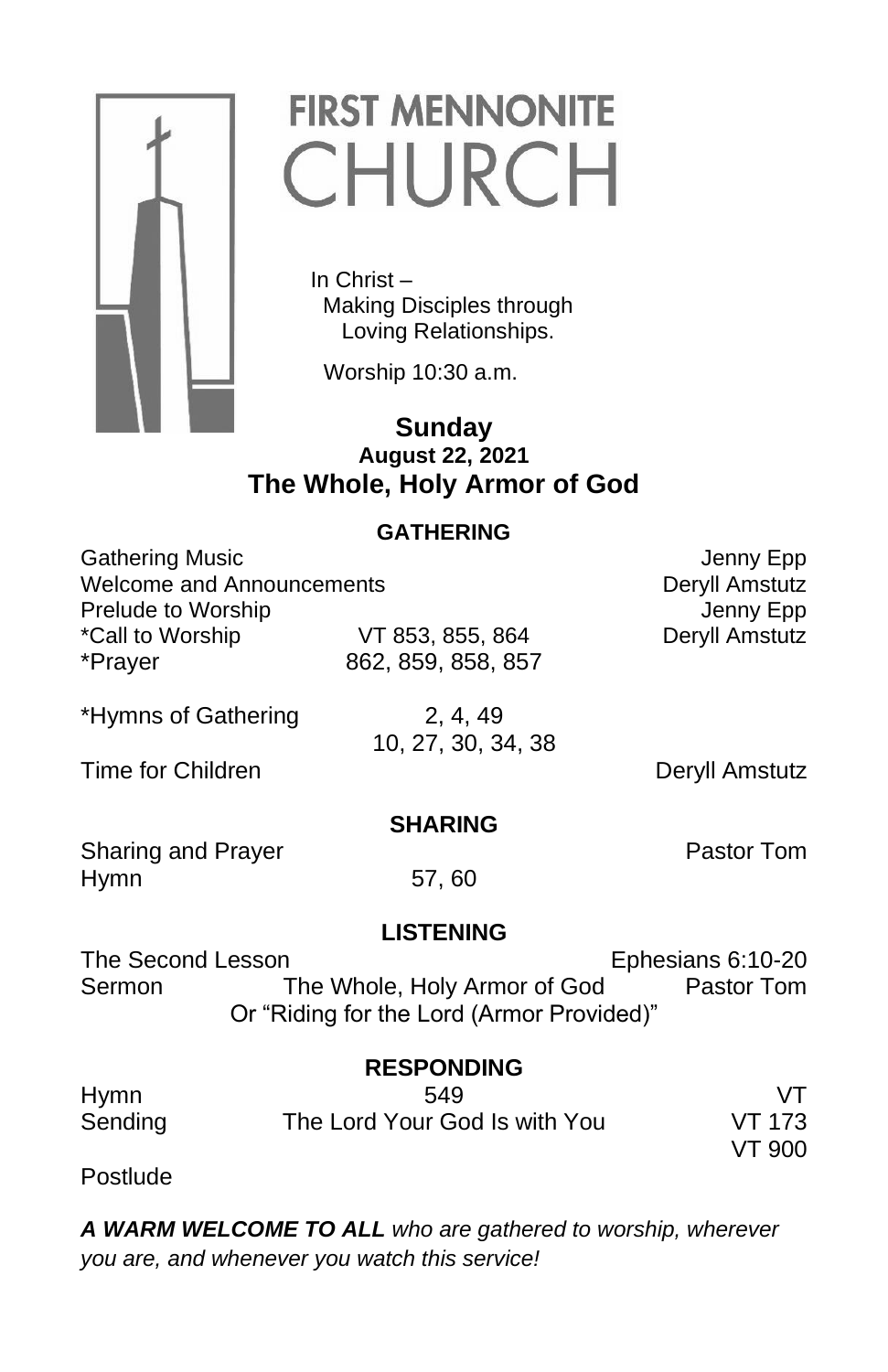**COVID-19 protocols:** The FMC Covid response team is urging the following in regard to the Covid virus: 1. Masks are highly recommended when we gather indoors, 2. Be alert to social distancing, 3. Stay tuned for further updates as we remain sensitive to county and CDC guidelines.

**REQUESTS FOR SCHOLARSHIPS.** FMC desires to support FMC members and members' children who attend a Mennonite college or who choose to receive a seminary education. If you are interested in applying for such financial support (tuition) for the 2021-2022 academic year, contact Doug Miller.

We live in a culture that seeks to blind our children to the reality of God's love for them. **Join other moms as we pray for our kids, their teachers and their schools** (Elementary, Middle and High School). We gather every Tuesday at 9 AM, starting August 24, at 609 S. Main, Hillsboro. Childcare provided.

**Tabor College** is continuing the Music on the Plaza series! Friday evening August 27 they will feature **"Tom and Lois Harder—a Little Bit of Folk (and a Nod to the 60's and 70's**)." sThe concert will be from 6:30-8:30 p.m. on the Kliewer Plaza. The concert is free and open to the public. Starbucks will be open; bring your lawn chair or blanket and enjoy the evening!

**The Kansas Mennonite Relief Sale Annual Meeting** will be Thursday, August 26, 6 p.m. at First Mennonite Church, McPherson. The cost of the meal is \$20.00. Please RSVP to Barb BJ Reeves at [bj.reeves@live.com](mailto:bj.reeves@live.com) or 620-543-6863 by August 22. The funds will go to the McPherson Housing Coalition for the construction of Oak Harbor Cottages for low income/homeless families.

**Offender Victim Ministries is hosting a "Just Desserts" fundraiser** Sunday, August 29 from 6-8 p.m. at Carriage Factory Art Gallery Park (126 E.  $6<sup>th</sup>$  St.) in Newton. Join them for an evening of fellowship with the local restorative justice community, sweet treats, and live music! Tickets are required: Adults (\$20), Ages 5-17 (\$10), Under 5 (Free). Find more information and reserve your tickets at [www.offendervictimministries.org.](http://www.offendervictimministries.org/)